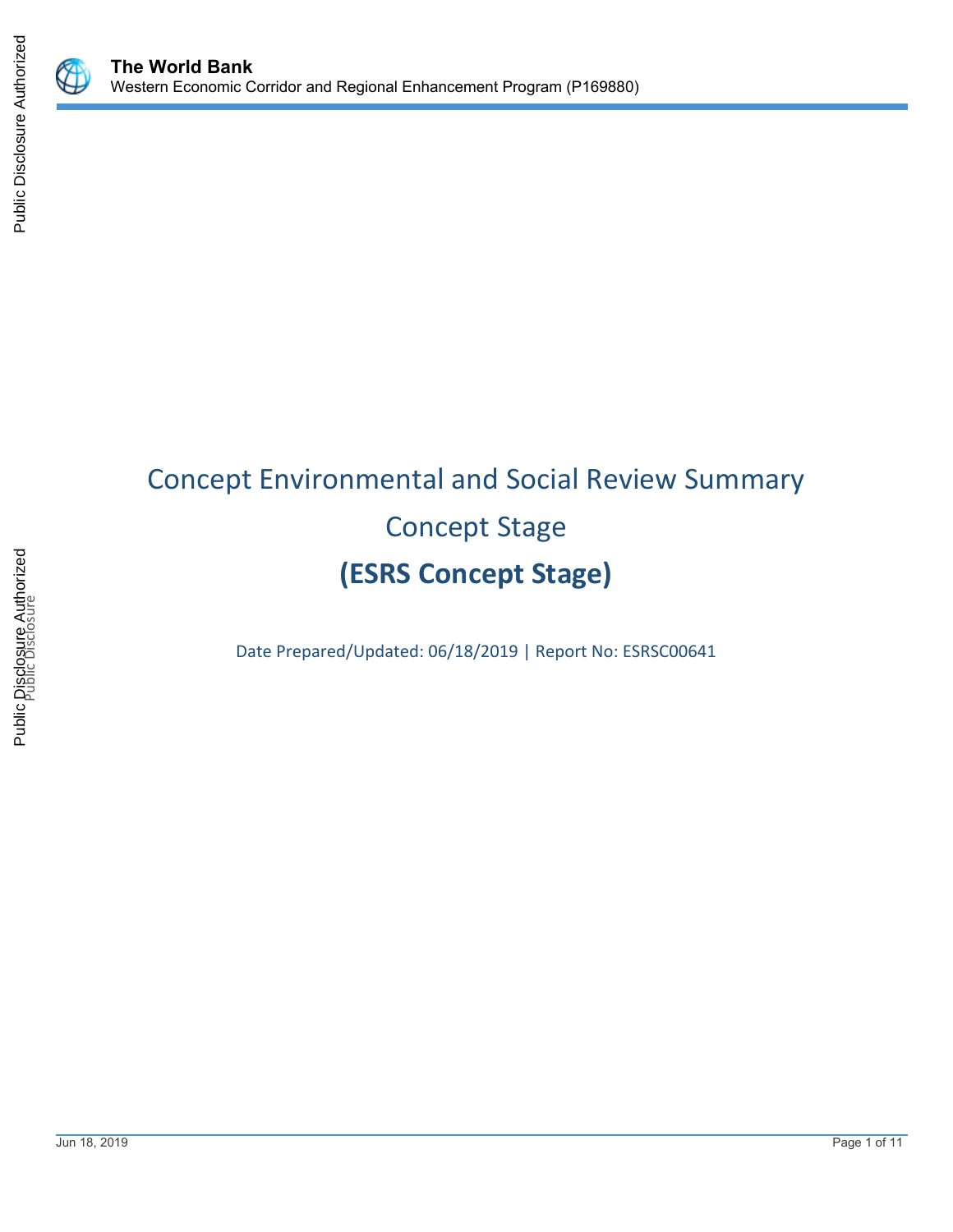

#### **BASIC INFORMATION**

#### **A. Basic Project Data**

| Country              | Region                                                     | Project ID                      | Parent Project ID (if any)  |
|----------------------|------------------------------------------------------------|---------------------------------|-----------------------------|
| Bangladesh           | <b>SOUTH ASIA</b>                                          | P169880                         |                             |
| Project Name         | Western Economic Corridor and Regional Enhancement Program |                                 |                             |
| Practice Area (Lead) | Financing Instrument                                       | <b>Estimated Appraisal Date</b> | <b>Estimated Board Date</b> |
| Transport            | <b>Investment Project</b><br>Financing                     | 2/3/2020                        | 6/30/2020                   |
| Borrower(s)          | Implementing Agency(ies)                                   |                                 |                             |

#### Proposed Development Objective(s)

To improve regional connectivity, logistics efficiency in the western region, and road sector management in Bangladesh

| <b>Financing (in USD Million)</b> | Amount |
|-----------------------------------|--------|
| <b>Total Project Cost</b>         | 735.00 |

## **B. Is the project being prepared in a Situation of Urgent Need of Assistance or Capacity Constraints, as per Bank IPF Policy, para. 12?**

No

## **C. Summary Description of Proposed Project [including overview of Country, Sectoral & Institutional Contexts and Relationship to CPF]**

The project will comprise (i) upgrading of existing 260km two-lane road to four-lane and two service lanes for slow moving vehicles on the Bhomra-Navaron-Jessore--Hatikumrul corridor. Optical fiber cable/utility conduit will be installed for the entire length of the corridor; (ii) upgrading and rehabilitating priority Upazila and Union roads that connect to the trunk corridor. Optical fiber cable conduit will be considered for select Upazila roads; and (iii) complementary logistics infrastructure improvements such as development of community market structures (storage, processing, selling/ distribution facilities), with a focus on women participation.

## **D. Environmental and Social Overview**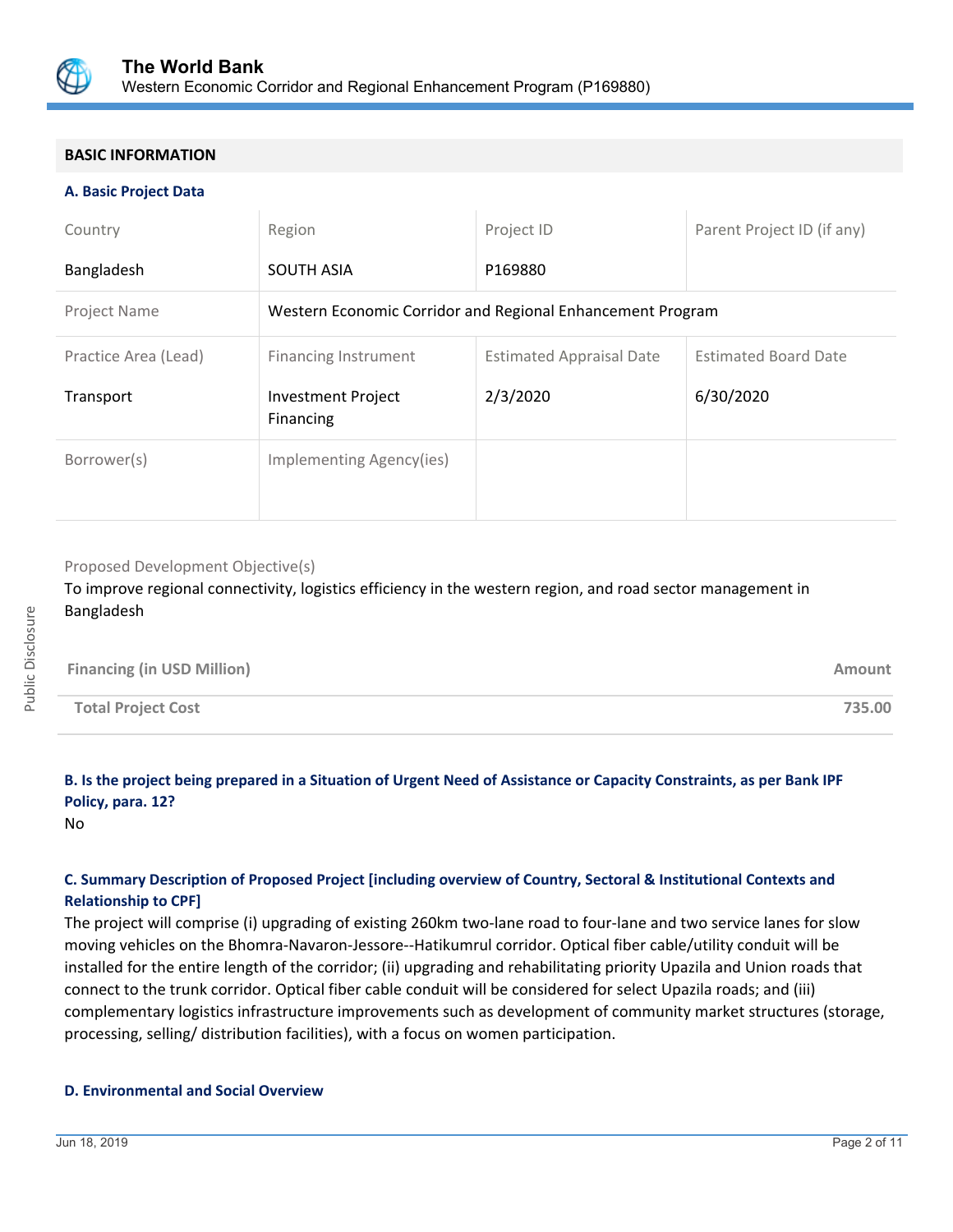

D.1. Project location(s) and salient characteristics relevant to the ES assessment [geographic, environmental, social] The proposed program is located in the Western Region of Bangladesh along the 260-km Jessore – Jhenaidah - Jessore – Bonpara - Hatikumrul and Bhomra – Navaron – Satkhira corridors, respectively. During the first phase, the proposed program will support the improvement and widening of the 48-km Jessore – Jhenaidah Road and the 52km Bonpara to Hatikumrul road (financed in parallel by AIIB); the upgrading and rehabilitation of feeder connectivity infrastructure (e.g., priority Upazila and Union roads that connect to trunk corridors); improvements to complementary logistics infrastructure (e.g., storage, processing, selling and distribution facilities) and technical assistance to improve the capacity of implementing agencies, including capacity to plan and implement environmental and social standards. The terrain along the whole corridor is flat. The horizontal alignment of the existing roads is generally open and free flowing, but in a few areas there are alignment constrictions due to the presence of urban areas and railway lines in close proximity to the road. In some sections, the present ROW is sufficient for the widening but in most locations, the acquisition of lands and physical displacement and relocation of structures will be necessary. The program is not located in any natural forests, protected areas or critical natural habitats. The whole corridor passes through urban, semi-urban and agricultural areas. Both Jessore and Jhenaidah have ancient Hindu temple sites nearby and Jessore, in particular, has pre-colonial and colonial historical structures. There are mature trees along the ROW which will need to be cut, but this will be avoided to the extent possible. Some mosques, temples, graves and madrasahs are close to or within the ROW and will need to be partially or fully relocated, but this will also be avoided to the extent possible. There are legally owned houses and commercial structures as well as squatters along the ROW that will be affected due to widening of the road. Resettlement and livelihood restoration programs will need to be designed and administered before the construction proceeds along with special provisions for vulnerable populations. Physical displacement of people and labor influx for construction may induce additional risks on women and girls in communities with regards to gender-based violence (GBV). A GBV risk assessment will be conducted and specific measures to address GBV issues will be designed during project preparation following the Bank's Good Practice Note. There are no indigenous peoples in the Jessore and Jhenaidah districts. The presence or absence of indigenous peoples for the rest of the road corridor will be screened during project preparation.

D. 2. Borrower's Institutional Capacity

LGED is a long-time Bank client and is quite familiar with Bank safeguard policies and Bank processes. It currently implements the Second Rural Transport Improvement Project, an IPF, and the Rural Roads and Bridges Program, a Program for Results (PforR). LGED has a reasonable track record of implementing safeguard policies in Bank-financed projects it implements. Its PIUs have Environmental Specialist and Social Development Specialist and under the Rural Roads and Bridges PforR Program Action Plan, LGED has agreed to establish an Environmental and Social Unit by July 2019. The ESF is new to LGED, as it is to all other implementing agencies. RHD on the other hand has not been implementing Bank-financed projects for years though it was a Bank client in the past and also has familiarity with Bank safeguard policies. However, RHD continues to implement ADB-funded projects and is familiar with ADB safeguard policies. RHD has an Environment and Social Circle Unit with 2 Divisions, Environment Division and Resettlement Division, in its institutional organogram staffed by 6 people, all with engineering backgrounds. This Unit has been sparingly involved in preparing and implementing ADB-funded projects and projects financed by bilateral agencies such as JICA. Its credibility within RHD needs to be improved and its capacity strengthened. A detailed E & S capacity and systems assessment of RHD and LGED will be undertaken during project preparation following the Bank Guidance Note on Assessing Borrower Capacity at the Project Level. The assessment of LGED will build on the Environmental and Social Systems Assessment conducted for the Rural Roads and Bridges PforR operation. The outcomes of the assessment will inform the required E & S staffing and strengthening for this proposed program and will be used to develop a long-term E & S capacity building program for both agencies to be supported under the program. This will be documented in the Environmental and Social Commitment Plan (ESCP).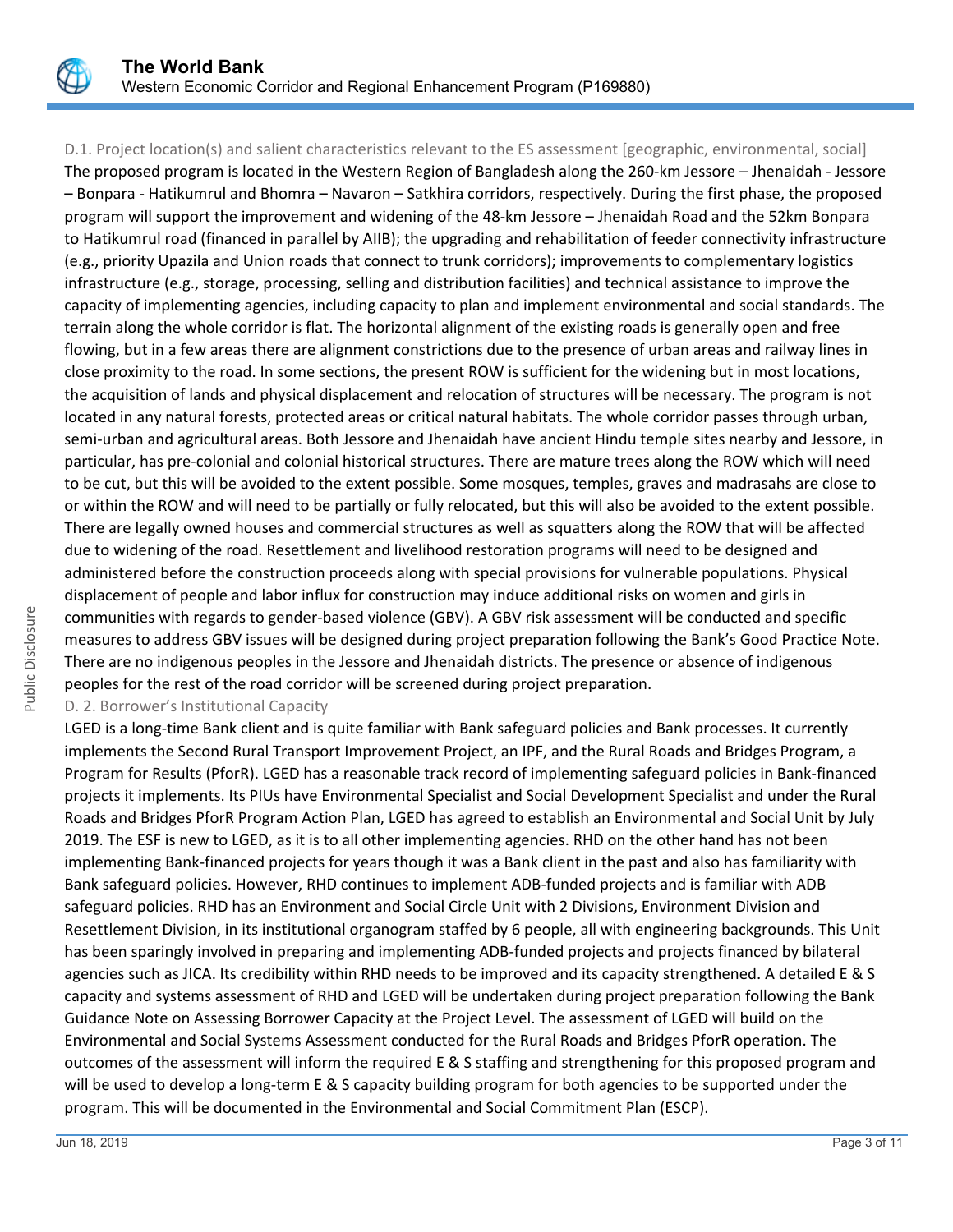

#### **II. SCREENING OF POTENTIAL ENVIRONMENTAL AND SOCIAL (ES) RISKS AND IMPACTS**

#### **A. Environmental and Social Risk Classification (ESRC) High A. Environmental and Social Risk Classification (ESRC)**

#### **Environmental Risk Rating Substantial Substantial Substantial Substantial Substantial Substantial Substantial Substantial Substantial Substantial Substantial Substantial Substantial Substantial Substantial Substantial Sub**

The first phase of the proposed program will involve widening and expansion of the existing 48-km Jessore - Jhenaidah Road and the 52-km Bonpara - Hatikumrul road . This will encompass upgrading of the existing two-lane road to four lanes. Separate Slow-Moving Vehicle Traffic (SMVT) lanes will be introduced on both sides of the main carriageway. The physical segregation of SMVT from normal motorized traffic is anticipated to decrease the potential for serious accidents. It will also support construction and/or rehabilitation of priority feeder and complementary logistics infrastructure. The corridor is existing and does not traverse any sensitive habitats, protected areas or critical natural habitats. There are mature trees along the ROW that will need to be cut; lands to be acquired; and structures such as houses, mosques, temples, graves and madrasahs that will be partially or completely displaced, but this will be avoided to the extent possible. Environmental risks and impacts mainly relate to physical works during construction, specifically the tree cutting along the ROW; health and safety of workers and communities along the project corridor and transport routes of construction supplies and materials; and siltation and sedimentation of waterways from road works. Negative impacts are anticipated mainly during construction largely within existing footprints and can be managed through implementation of engineering measures and good construction site management. During operation it is expected that impacts will be mainly positive on the economy as well as on safety of communities with improved safety features of the widened roads. Environmental risks and impacts, while adverse, are largely localized, confined within the ROWs and physical locations of the activities and concentrated during construction. In addition, LGED is quite familiar with Bank safeguard policies and both RHD and LGED have the environmental and social structures in their organograms though capacity strengthening actions can be designed and implemented. For these reasons, environment risk is rated Substantial.

#### **Social Risk Rating High Research Action Section 2018** High Research Action 2018 High High Research Action 2018

The first phase of the program will affect a significant number of residential and commercial structures along the ROW due to land acquisition. Affected people will lose their lands, houses and livelihoods, and some will need to resettle. It is anticipated that there will be a large number of squatters along the ROW who will also be affected. The adverse impacts on vulnerable PAPs (e.g. elderly, disabled and female-headed households) may be significant (this will be determined after the ESIA report is received). During the construction phase, labor influx will result in risk of GBV for women and girls in the communities along the corridors. During the operation phase, the potential impacts will be mostly positive. However, the increased traffic and usage of roads may pose risks of increased incidents of accidents during the operation phase. Road safety awareness raising programs will be designed and implemented. While one implementing agency (LGED) has good capacity in managing social risks, the other implementing agency (RHD) lacks resources and capacity to manage such risks. RHD will need to develop resettlement action plans for the linear ROW that will affect title holders, squatters and vulnerable groups. Due to extremely dense built-up areas and thriving economic activities along the ROW, the program will result in significant negative impacts. As the local businesses and markets will be affected due to project activities, there will be potentially many individuals and households that may become impoverished unless the impacts are properly assessed and mitigated. Many will lose their livelihoods and income sources and become unemployed. At the same time, huge influx of labor is expected because of requirement of specialized skills and the lack of such skills locally. This will increase the risks to community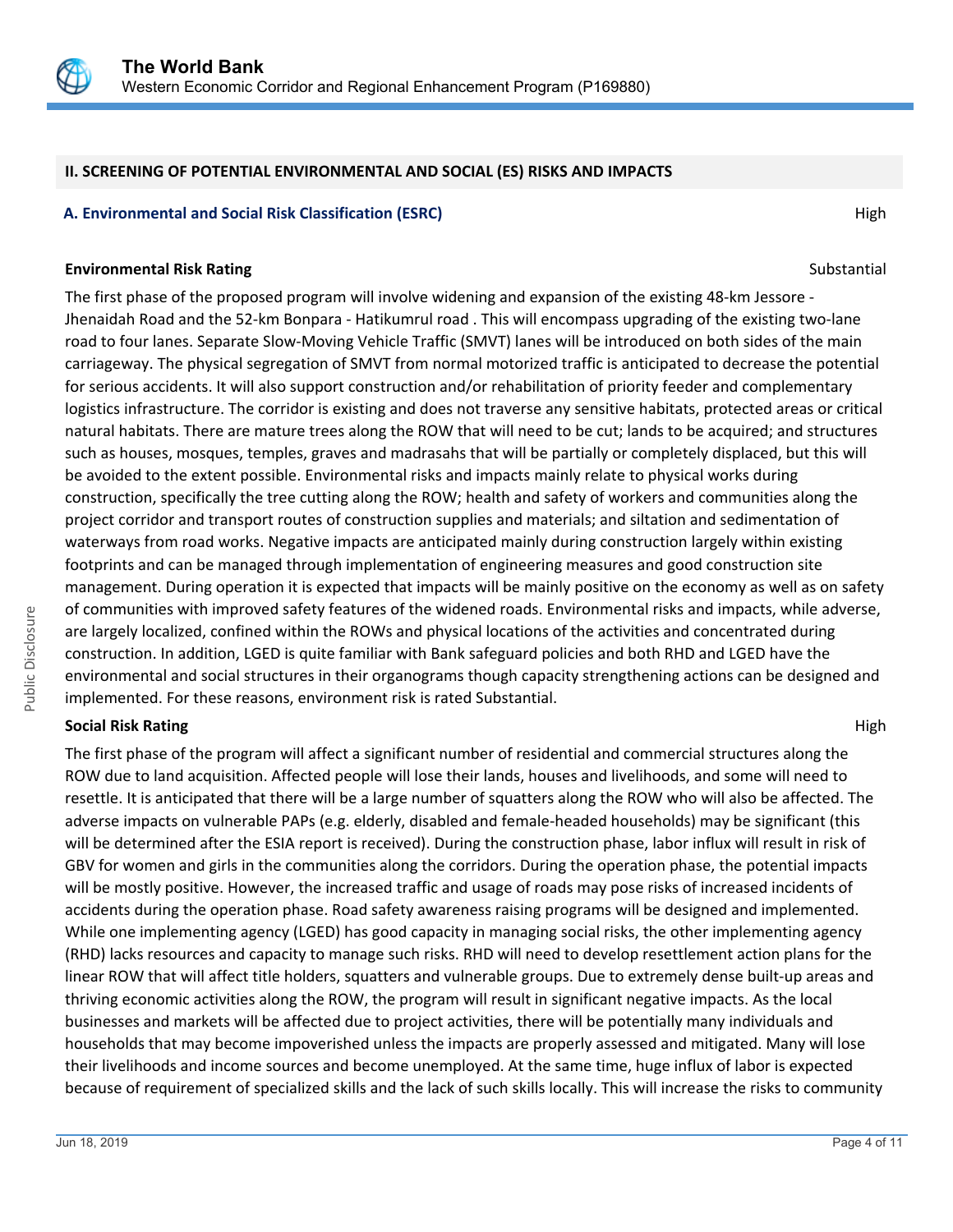

health and safety, including from GBV. There is a potential that these affected people will be aggrieved against the project and laborers from outside the area without adequate consultation and communication and impact mitigation. RHD will need to develop and implement a Stakeholder Engagement Plan and Labor Management Procedure. Moreover, RHD contractors do not usually develop and implement code of conduct for its workers. All in all, the planned minimization and mitigation of the adverse impacts caused by the project will require resources and skills. The implementing agencies are not familiar with the new processes and they do not have the requisite skill sets now. Finally, following the common approach for AIIB funded segments of the program will require well-coordinated preparation, implementation and supervision of activities. Due to these reasons, the social risk is rated High.

## **B. Environment and Social Standards (ESSs) that Apply to the Activities Being Considered**

#### **B.1. General Assessment**

#### **ESS1 Assessment and Management of Environmental and Social Risks and Impacts**

#### *Overview of the relevance of the Standard for the Project:*

Key environmental and social risks and impacts of the proposed program are anticipated to occur largely during the construction phase and within existing footprints. Key impacts include: (i) cutting of mature trees along the expanded ROW; (ii) health & safety of workers and communities within the corridor and along the transport routes of construction supplies, materials and equipment; (iii) exposure of population in urban and semi-urban centers along the ROW and transport routes to noise, vibrations, air pollution and safety risks; (iv) siltation and sedimentation of waterways close to the physical works; (v) significant land acquisition along the expanded ROW; (vi) physical displacement of houses and some mosques, temples, madrasah and graves; (vii) temporary economic displacement of some vendors and businesses along the ROW and in market areas where some rural roads will be constructed and/or rehabilitated; and, (viii) increased risk of GBV and road accidents. The program will mainly employ local labor for unskilled labor requirements, but skilled laborers may come from other areas of the country or from abroad; thus risks deriving from labor influx are expected to be substantial to high. During the operation & maintenance phase, impacts to the economy from improved roads and connectivity and road safety are expected to be significantly positive. An ESIA/ESMP and RAP were prepared for the Jessore – Jhenaidah Road in 2015 with funding support from ADB, in accordance with its safeguard policies. These documents will be updated to meet the requirements of the new ESF and relevant E & S Standards, including but not limited to expanding the scope of the ESIA to assess the risks and impacts of relevant standards, the preparation of ESCP, Labor Management Procedures, Stakeholder Engagement Plan, Borrower Capacity Assessment and Capacity Building Program, etc. For the Bonpara to Hatikumrul road, which will be financed in parallel by AIIB, a common approach will be adopted for which AIIB will rely on meeting the requirements of the ESF and the World Bank's due diligence. TORs and E & S instruments will be reviewed and cleared by the Bank, as agreed with AIIB. For the other roads within the corridor to be implemented in the future, Terms of Reference for the ESIAs and RAPs for these roads will also be prepared, reviewed and cleared by the Bank. For LGED-supported rural roads and complementary logistics infrastructure, which will likely not require full assessments, ESMPs and RAPs will be prepared for subprojects to be implemented during the first year of the program. For other subprojects to be identified and implemented in the second year onward, the existing ESMF and RPF used by LGED under the Second Rural Transport Integrated Project will be updated to meet the requirements of the new ESF. In addition, LGED will also develop and disclose an ESCP, Labor Management Procedures, Stakeholder Engagement Plan and Borrower Capacity Assessment and Capacity Building Program. The ESIAs for Jessore - Jhenaidah Road and Bonpara - Hatikumrul Road and ESMPs for rural roads will pay particular attention to assessing the risks and impacts of these interventions to disadvantaged and vulnerable groups. The program will ensure early,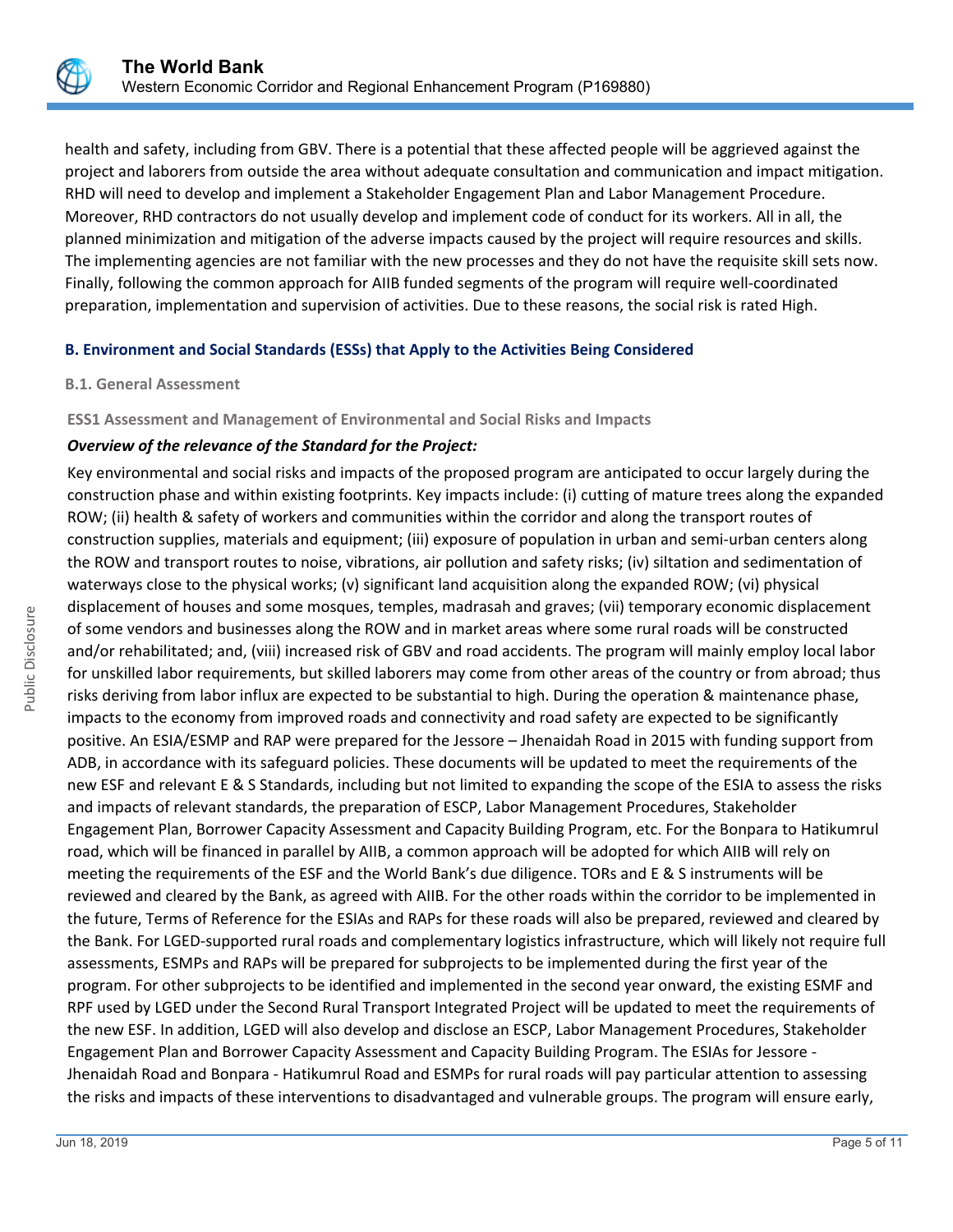

continuous and inclusive stakeholder engagement. The findings of the ESIAs and the Bank's GBV Risk Assessment Tool will guide the identification of GBV risks and the subsequent development of mitigation plans. In addition, a strategic environmental and social assessment for the improvement of the other corridor and surrounding areas will be explored during implementation of phase 1.

The Bank task team also did an initial screening of potential associated facilities within the corridor other than the AIIB-financed roads based on the criteria of an associated facility defined in the ESF. Based on the initial screening, there are no associated facilities except the AIIB-financed sections. This will be further confirmed during the project preparation.

## **Areas where "Use of Borrower Framework" is being considered:**

The use of the Borrower Framework will not be considered for this project although the project will meet both the requirements of the GoB and the relevant World Bank ESSs.

## **ESS10 Stakeholder Engagement and Information Disclosure**

In consultation with the Bank, both RHD and LGED will prepare and implement their respective inclusive Stakeholder Engagement Plan (SEP) proportional to the nature and scale of the project and its associated risks and impacts. The ESIAs will identify stakeholders (affected parties and other interested parties) along the ROW and transport routes of the project, including land owners, tenants, farmers, fishers, business owners, vendors, hawkers, utilities, truck and bus drivers, private car owners, etc. along the corridor. RHD and LGED will engage in meaningful consultations with all stakeholders throughout the project life cycle paying attention to the inclusion of women and vulnerable and disadvantaged groups. The Borrower will prepare Stakeholder Engagement Plan (SEP) which includes a detailed schedule of planned activities for the various stakeholders during implementation of the project which specifies format and frequency of such engagements. A draft of the SEP will be prepared and disclosed as early as possible but prior to Appraisal. The client will seek stakeholder feedback and opportunities for proposed future engagement, ensuring that all consultations are inclusive and accessible (both in format and location) and through channels that are suitable in the local context. The Borrower will maintain and disclose documentation (evidence) of these consultations. It will also establish a GRM comprising a summary of the feedback/grievances received and a brief explanation of how the feedback was taken into account or the grievances were addressed.

#### **B.2. Specific Risks and Impacts**

**A brief description of the potential environmental and social risks and impacts relevant to the Project.**

## **ESS2 Labor and Working Conditions**

The proposed program will entail employment of a significant number of labor especially during construction. The majority of labor will be locally hired, with the exception of skilled workers who may not be found in the program areas. The Jessore – Jhenaidah Road and Bonpara - Hatikumrul Road are approximately 48 km and 52 km long, respectively, with significant widening and labor camps are anticipated. For the rural roads, labor requirements are expected to be medium in size mostly supplied by local labor.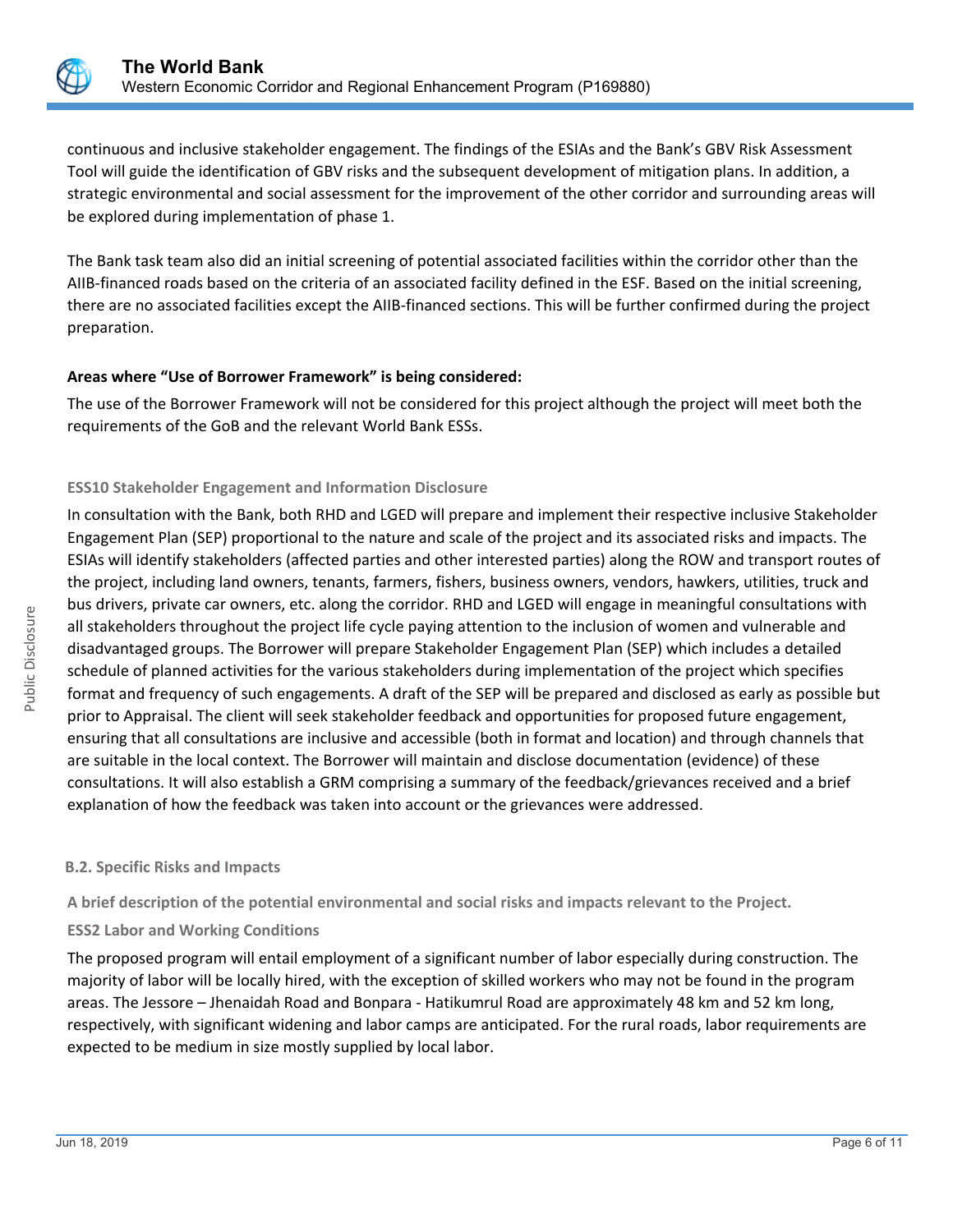

To ensure that local labor/communities are hired, clear contractual agreements will be provisioned by both RHD and LGED with the works contractors.The proposed program will entail employment of a significant number of labor especially during construction. While the majority of the unskilled labor will be locally hired, the skilled workers may not be found in the program areas. The Jessore – Jhenaidah Road and Bonpara - Hatikumrul Road are approximately 48 km and 52 km long, respectively, with significant widening required, and the establishment of labor camps is anticipated for those. For the rural roads, labor requirements are expected to be more modest and satisfied by local labor. To ensure that local labor/communities are hired, clear contractual agreements will be provisioned by both RHD and LGED with the works contractors. Labor Management Procedures (LMP) will be developed and a standalone worker-specific GRM (for direct and contracted workers) established. The LMP will identify main labor requirements (how different categories of workers will be managed, in accordance with the requirements of national laws and ESS2) and risks associated with the program and determine the resources necessary to address labor issues. The ESIA will assess labor risks, including risks of child labor and forced labor. To ensure the health and safety of workers during the construction and operational phases of the program, both RHD and LGED will require contractors to prepare and implement their Occupational Health & Safety Plan (OHSP) following the World Bank Group Environment, Health and Safety (EHS) Guidelines (for construction activities) and Industry Sector Guidelines for Construction Materials Extraction. The OHSP will also include procedures on incident investigation and reporting, recording and reporting of non-conformances, emergency preparedness and response procedures, and continuous worker training/awareness.

#### **ESS3 Resource Efficiency and Pollution Prevention and Management**

With expansion of roads from 2-lane to 4-lane, a significant number of mature trees along the expanded ROW will be felled during construction. Requirements for construction materials will be significant, especially filling materials to elevate the road to make it more climate resilient. Filling materials will be sourced largely from river dredging activities, which are quite abundant in Bangladesh. Aggregates, though, is an issue as Bangladesh largely imports these materials from India. Bitumen will also be imported. During the construction phase, air emissions will include exhaust from heavy vehicles and machinery, and fugitive dust generated by construction activities. Those most likely to be affected are people living within the proximity of the construction sites and along the corridor and transport routes. The implementation of mitigation measures such as dust suppression and vehicle maintenance will be applied to minimize the impact of air emissions during construction, and residual impacts are expected to be limited in scope and duration. Water requirements will also be significant but Bangladesh has abundant water resources to meet the construction requirements without negatively affecting waterways and water sources. Construction activities will generate solid and liquid waste which will primarily include excavated soil and hazardous waste such as hydrocarbon oils from construction machinery and vehicles. The waste generated by the construction works will largely be disposed of at approved sites according with national laws and regulations.

Greenhouse gas emissions from the program will be calculated following the methodology developed by the World Bank and will be integrated into the ESIA.

#### **ESS4 Community Health and Safety**

Construction activities expose communities to health and safety risks especially those communities that are immediately close to the construction activities and along and within the corridor and transport routes. Expansion of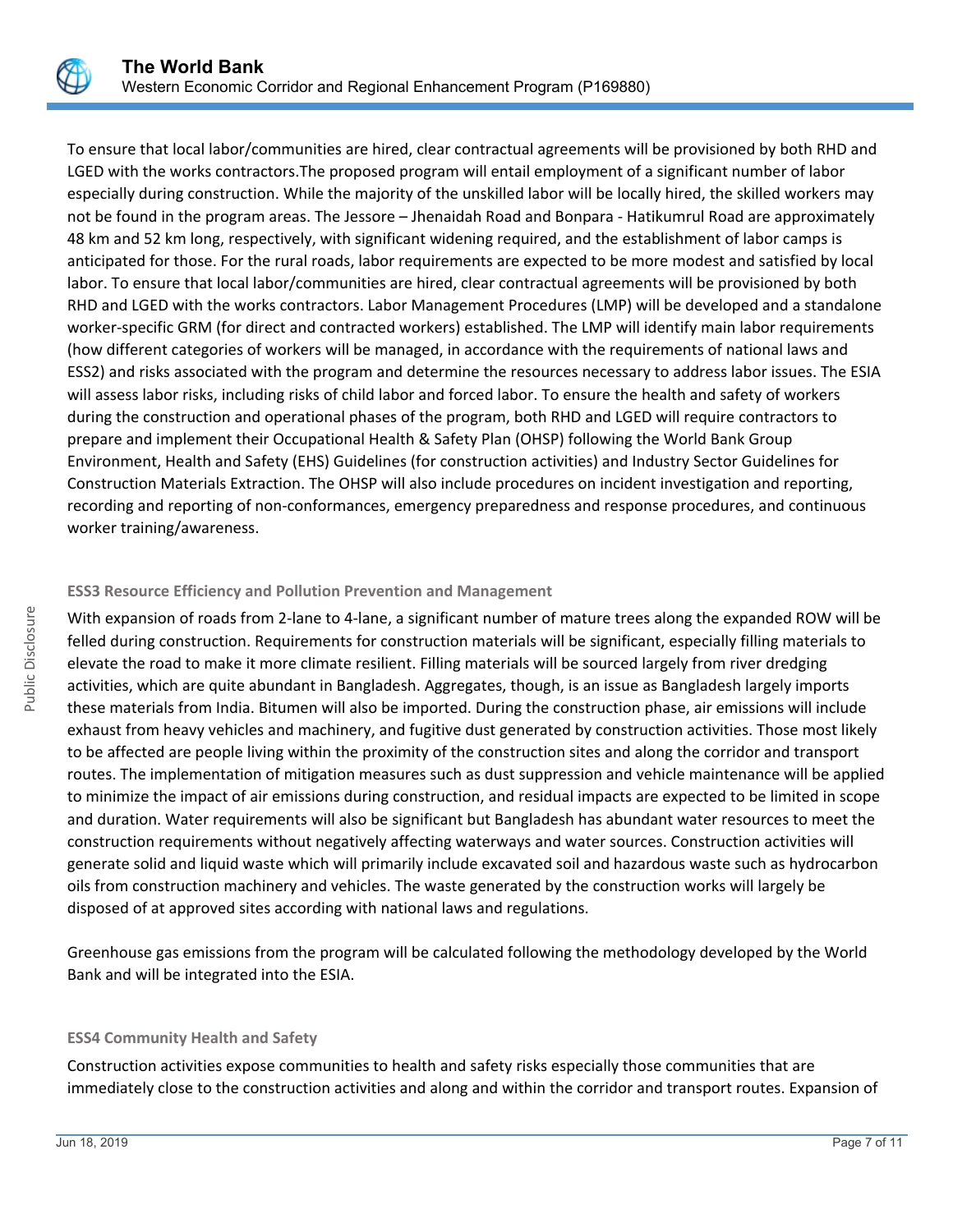

the corridor and road works and works related to logistics infrastructure expose communities to health and safety risks from increased traffic during construction along the corridor and transport routes. Access will also be affected. This disruption in movement would cause inconvenience to the local communities as access would be interrupted temporarily. Traffic management plans will be put in place to address these inconveniences. For all the construction work, the ESMP will require contractors to install a safety system around the project sites (fences and safety guards) during the entire construction period. When works take place on open roads, equipment and vehicles will be brought together to one single well-secured area during the night to ensure both community and worker's safety. In addition, the road design will also consider improving accessibility for people with disabilities. A Community Health & Safety Plan will be required from contractors, which will also include procedures on incident investigation and reporting, recording and reporting of non-conformances, emergency preparedness and response procedures and community awareness raising activities.

During operation, road safety and community health and safety are anticipated to significantly improve with the installation of safety features on widened roads.

## **ESS5 Land Acquisition, Restrictions on Land Use and Involuntary Resettlement**

The project will finance the widening of highways and construction of feeder roads. These activities would involve land acquisition that would lead to the loss of land and loss or the disruption of income streams and livelihood activities for individuals or groups of people. Therefore, the ESMF will include a social risk assessment and a Resettlement Policy Framework (RPF) will be prepared, consulted upon and disclosed before appraisal. Subsequent Environmental and Social Management Plans (ESMP) and Resettlement Action Plans (RAPs) will be developed during project preparation. The ESMPs and RAPs will be reviewed, consulted upon, approved and disclosed both within the country and on the World Bank's web site prior the commencement of the civil works.

## **ESS6 Biodiversity Conservation and Sustainable Management of Living Natural Resources**

The project will affect a significant number of mature trees that have to be cut to give way for the expanded ROW. These trees are dotting the roadside in largely agriculture landscape and built-up areas and the ESIA will assess if these trees are providing ecosystem services that will be affected by the project. The road design will try to avoid and/or minimize the cutting of these mature trees, to the extent possible. In addition, the RHD will implement an offset/compensatory reforestation program through RHD's Social Reforestation program. The corridor traverses agricultural, urban and semi-urban areas. There are no sensitive habitats, protected areas or critical natural habitats close to the ROW that would be directly or indirectly affected. There are, however, natural waterways that might be affected during construction. The updated ESIA will confirm the absence of any ecologically important, endangered and vulnerable species along the ROW and the project's other physical impact areas.

## **ESS7 Indigenous Peoples/Sub-Saharan African Historically Underserved Traditional Local Communities**

There are no known indigenous peoples in the project area, so ESS7 is not currently Relevant to the project. However, the presence or absence of indigenous peoples for the road corridors will be screened during project preparation and if any such groups are identified the principle of ESS7 will be implemented through development of a detailed IPP with the provision of free, prior and informed consent as appropriate.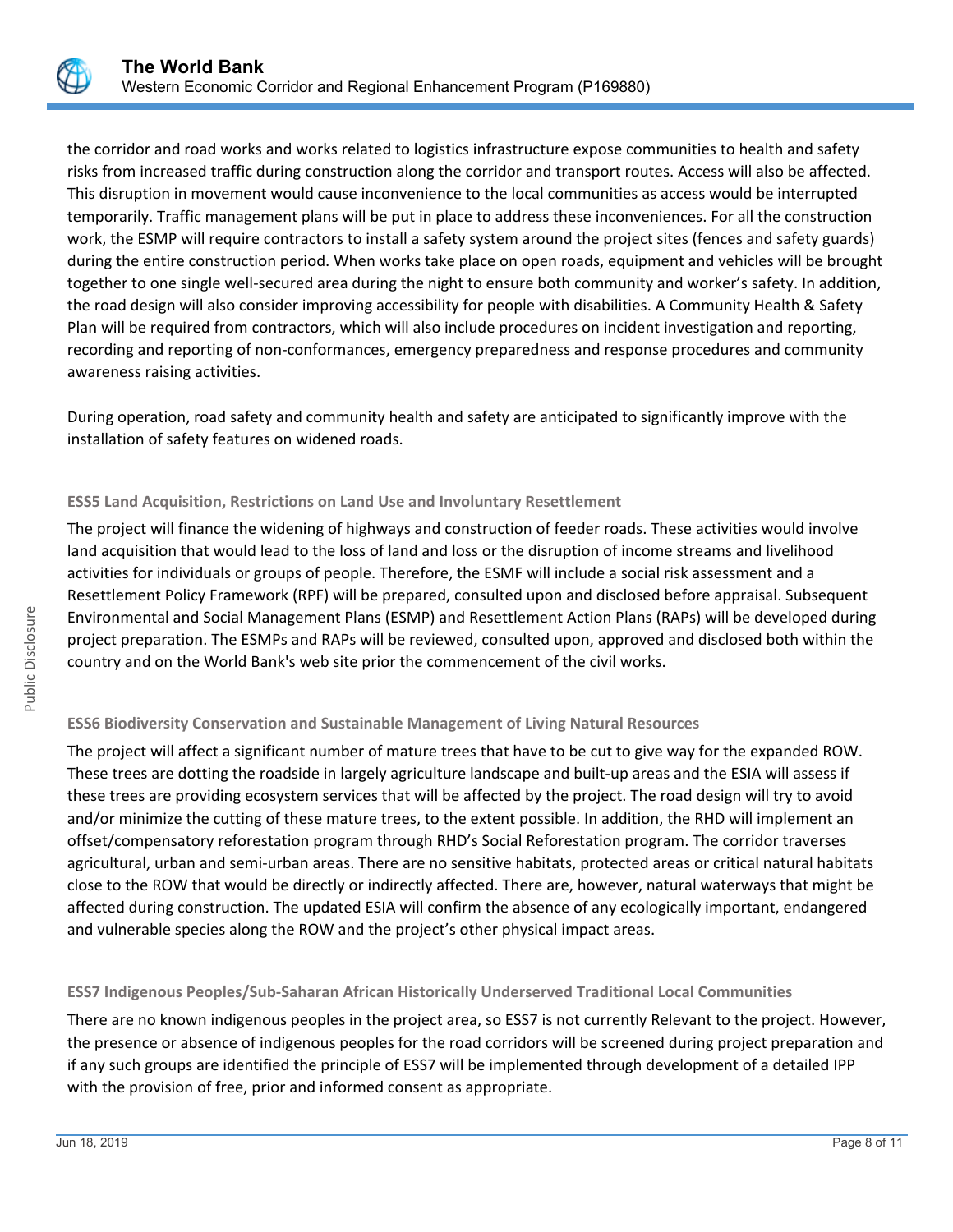

#### **ESS8 Cultural Heritage**

There are some mosques, temples and graves along the ROW, which may be affected by project works. If they are found by the ESIA to be affected, they will have to be relocated and will be included in the RAP prepared for the program. Chance Find Procedures will be included in the ESMP and chance find clause will be included in works contracts requiring contractors to stop construction, if cultural heritage are encountered during construction. The Borrower will also have to notify and closely coordinate with the relevant mandated country authority for the salvaging and restoration of such cultural heritage.

#### **ESS9 Financial Intermediaries**

The first phase of the proposed program will not involve financial intermediary.

| <b>C. Legal Operational Policies that Apply</b>    |     |
|----------------------------------------------------|-----|
| <b>OP 7.50 Projects on International Waterways</b> | No. |
| <b>OP 7.60 Projects in Disputed Areas</b>          | No. |

## **III. WORLD BANK ENVIRONMENTAL AND SOCIAL DUE DILIGENCE**

#### **A. Is a common approach being considered?** Yes

#### **Financing Partners**

The AIIB will support parallel financing of the Bonpara - Hatikumrul section of the corridor and there is risk of non or under-implementation of environmental and social standards in that section. However, it was agreed with AIIB that a common approach will be applied to the whole program/corridor regardless of source of financing. In this case, the World Bank's ESF will be applied and AIIB will rely on the ESF and Bank's due diligence to assess and manage E & S risks and impacts. All preparation assessments and documents would be prepared as per the ESF and the Bank would review the same.

Since timelines of board delivery might be different, there is a need to discuss and agree on disclosure arrangements of E & S instruments and plans, which would be defined and documented in the ESCP.

During supervision, the following options will be discussed further and agreed during preparation: (i) As per the 2016 WB AIIB Framework agreement, AIIB would buy supervision services from WB; and, (ii) AIIB would supervise their own sections in accordance with ESF and provide full access to WB staff for any due diligence they might need to carry out.

#### **B. Proposed Measures, Actions and Timing (Borrower's commitments)**

#### **Actions to be completed prior to Bank Board Approval:**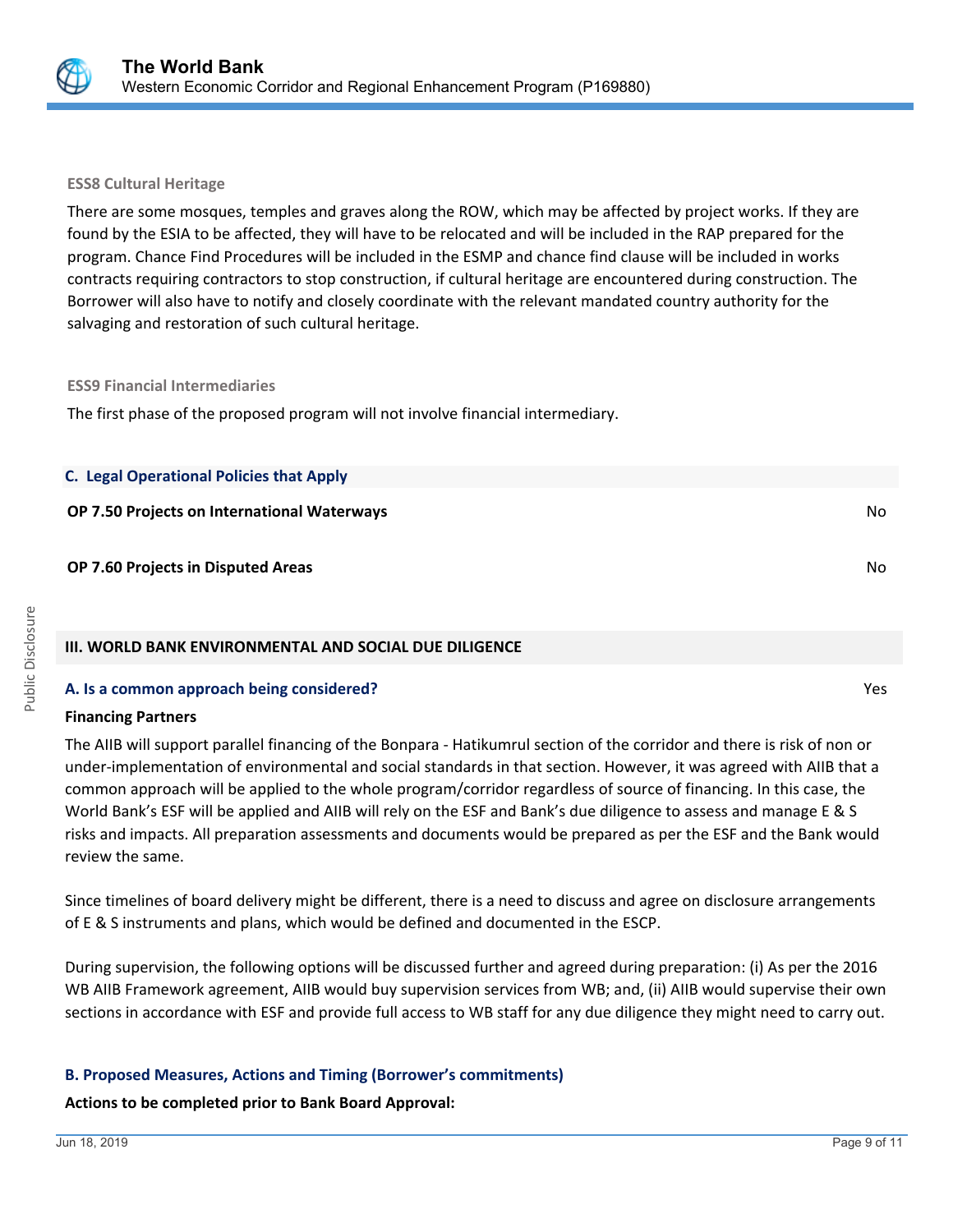

Documents and actions prepared and completed prior to Appraisal For RHD

- Preparation, consultation and disclosure of an ESIA/ESMP for Jessore Jhenaidah Road
- Preparation, consultation and disclosure of RAP for Jessore Jhenaidah Road
- TORs for ESIAs and RAPs for the other roads to be implemented during project implementation
- Preparation, consultation and disclosure of the Stakeholder Engagement Plan (SEP)
- Institutional Capacity Assessment and Institutional Capacity Strengthening Plan for RHD
- Preparation and disclosure of Environmental and Social Commitment Plan (ESCP)
- Preparation and disclosure of Labor Management Procedures (LMP)

#### For LGED

- Preparation, consultation and disclosure of ESMF and RPF
- Preparation, consultation and disclosure of ESMPs and RAPs for year 1 investments
- Preparation, consultation and disclosure of the Stakeholder Engagement Plan (SEP)
- Institutional Capacity Assessment and Institutional Capacity Strengthening Plan for LGED
- Preparation and disclosure of Environmental and Social Commitment Plan (ESCP)
- Preparation and disclosure of Labor Management Procedures (LMP)

## **Possible issues to be addressed in the Borrower Environmental and Social Commitment Plan (ESCP):**

- Preparation, consultation and disclosure of an ESIA/ESMP for Bonpara Hatikumrul Road (AIIB parallel financing)
- Preparation, consultation and disclosure of RAP for Bonpara Hatikumrul Road (AIIB parallel financing)
- Implementation and monitoring of ESMP and RAP for Jessore Jhenaidah Road and Bonpara Hatikumrul Road

Preparation, consultation and disclosure of ESIAs for future RHD and LGED roads to be prepared during Project implementation

- Preparation, implementation and monitoring of the Construction ESMP (and associated sub-plans)
- Implementation of Institutional Capacity Strengthening Plan for RHD and LGED
- Development, consultation and disclosure of of RAPs for future roads to be prepared during project implementation
- Implementation of Labor Management Procedures
- Implementation of Stakeholder Engagement Plan
- Conduct of strategic environmental and social assessment for the entire corridor and surrounding areas

## **C. Timing**

**Tentative target date for preparing the Appraisal Stage ESRS** 15-Jun-2020 **IV. CONTACT POINTS World Bank** Contact: Satheesh Kumar Sundararajan Title: Senior Infrastructure Finance Specialist